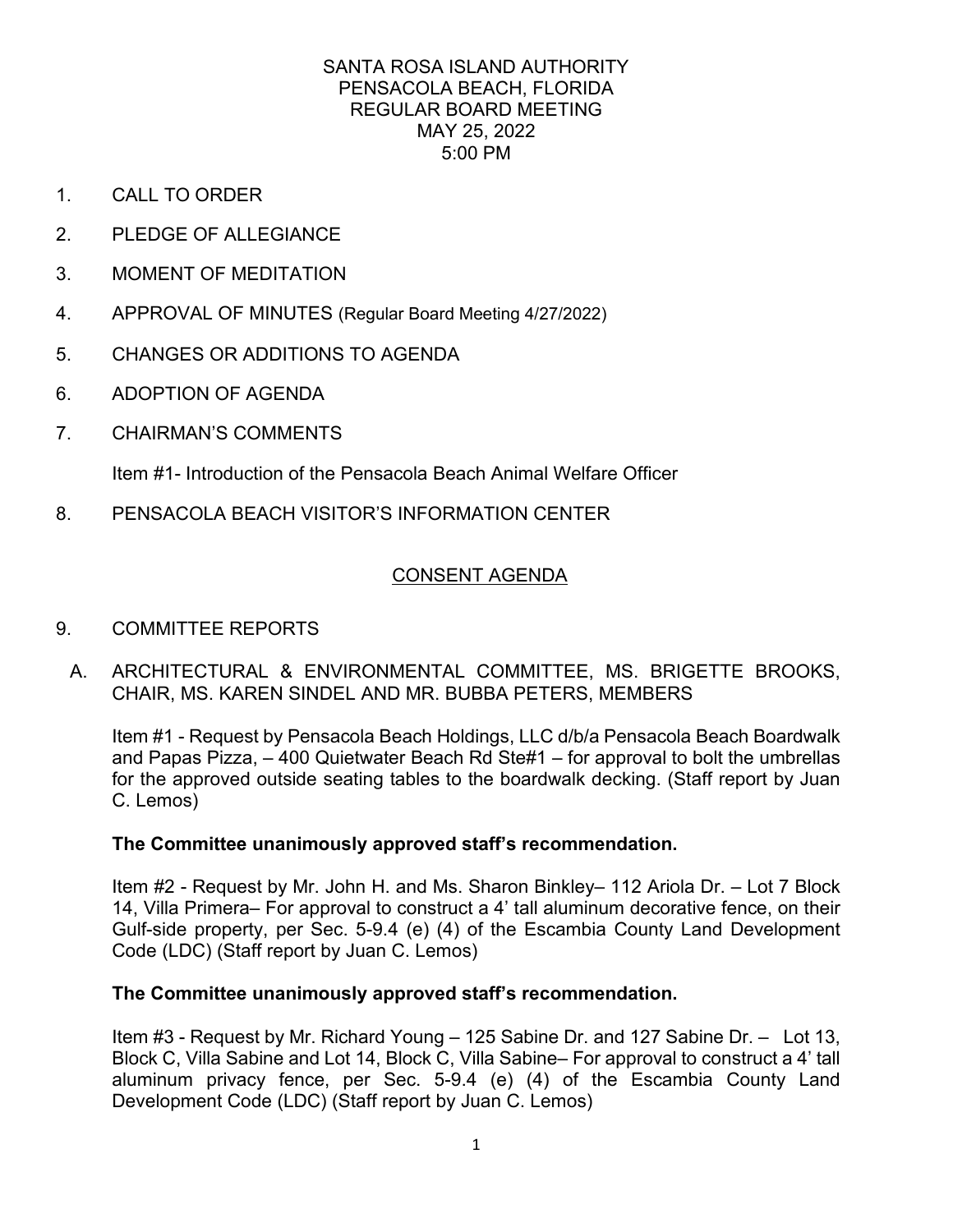## **The Committee unanimously approved staff's recommendation.**

 Item #4 - Request by Ms. Margaret Carolyn Kyzer – 209 Panferio Dr. – Lot 4 Block 4, Villa Primera– For approval to construct a 4' tall aluminum fence, on their Sound-side property, per Sec. 5-9.4 (e) (4) of the Escambia County Land Development Code (LDC) (Staff report by Juan C. Lemos)

## **The Committee unanimously approved staff's recommendation.**

B. DEVELOPMENT & LEASING COMMITTEE, MS. LIZ CALLAHAN, CHAIR, MS. BRIGETTE BROOKS AND MS. KAREN SINDEL, MEMBERS

Item #1- Request by Santa Rosa Towers Owners Association, Inc.- 800 Ft. Pickens Rd. to renew the lease for an additional 99 year term, upon same terms, conditions and rentals. (Staff report by Robbie Schrock)

#### **This item was moved to Regular Agenda Old Business Item #1 of this agenda.**

Item #2- Request by Emerald Dolphin Condominium Owners Association- 850 Ft. Pickens Rd.- to renew the lease for an additional 99 year term, upon same terms, conditions and rentals. (Staff report by Robbie Schrock)

#### **This item was moved to Regular Agenda Old Business Item #2 of this agenda.**

Item #3- Request by Margaret Carolyn Kyzer- 209 Panferio Dr.- Lot 4 Block 4, Villa Primera- to renew her lease for another 99 year term, under like covenants, provisions, and conditions, as are in the lease contained, including an option for further renewals. (Staff report by Robbie Schrock)

#### **The Committee unanimously approved staff's recommendation.**

Item #4- Notification by KCJ Properties, LTD- 1000 Ft. Pickens Rd.- to rebrand the store from Tom Thumb to Cumberland Farms. (Staff report by Robbie Schrock)

#### **Notification only. No action taken.**

Item #5- Notification by Glow Paddle- sublease to Margaritaville- 165 Ft. Pickens Rd.- to add the land based activity, Glow Pedal. (Staff report by Robbie Schrock)

#### **Notification only. No action taken.**

Item #6- Approval to adopt a Resolution against offshore drilling and support a permanent drilling moratorium in the eastern Gulf of Mexico off Florida. (Staff report by Leigh Davis)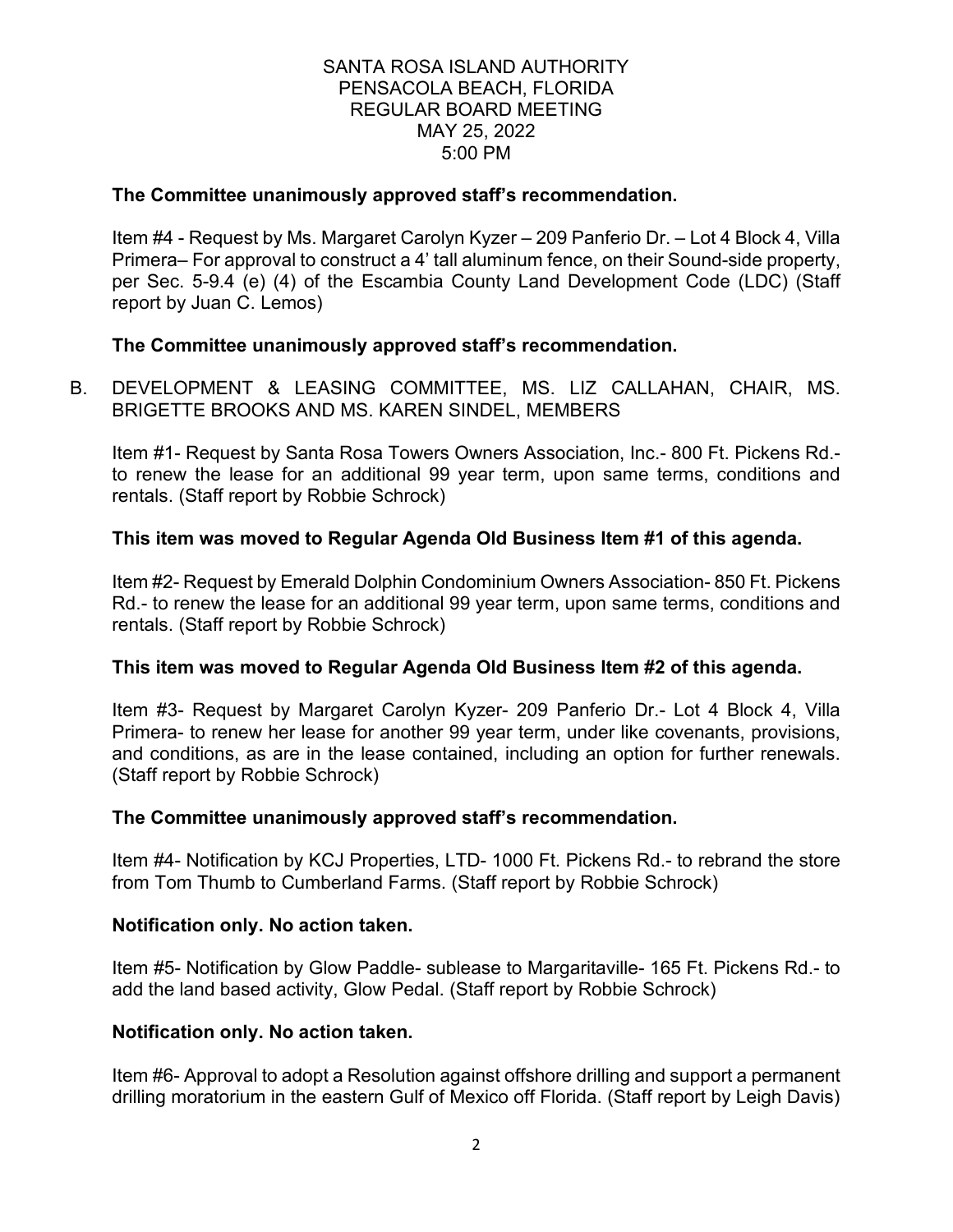## **The Committee unanimously approved staff's recommendation.**

 C. ADMINISTRATIVE COMMITTEE, DR. THOMAS CAMPANELLA, CHAIR, MR. JERRY WATSON AND MR. BUBBA PETERS, MEMBERS

 Item #1- Report on Financial Statements and Expenditures. (Staff report by Vickie Johnson)

**The Committee unanimously accepted the report on Financial Statements and Expenditures as presented.** 

# REGULAR AGENDA

## 10. OLD BUSINESS

Item #1- Request by Santa Rosa Towers Owners Association, Inc.- 800 Ft. Pickens Rd. to renew the lease for an additional 99 year term, upon same terms, conditions and rentals. (Staff report by Robbie Schrock) (Referred from the May 11, 2022 Committee Meeting)

## **This item has been removed from the agenda at the request of the leaseholder.**

 rentals. (Staff report by Robbie Schrock) (Referred from the May 11, 2022 Committee Item #2- Request by Emerald Dolphin Condominium Owners Association- 850 Ft. Pickens Rd.- to renew the lease for an additional 99 year term, upon same terms, conditions and Meeting)

#### 11. NEW BUSINESS

 (Staff report by Leigh Davis) Item #1- Request by Surf and Sand Development, LLC- 5 Via de Luna Dr.- to sublease to Premium Parking Service, LLC, to operate a paid parking lot on leasehold property.

Item #2- Presentation of the FY 2022/2023 Budget. (Staff report by Vickie Johnson)

- 11. REPORTS
	- A. EXECUTIVE DIRECTOR'S REPORT
	- B. ATTORNEY'S REPORT
	- C. DEVELOPMENT SERVICES DIRECTOR REPORT